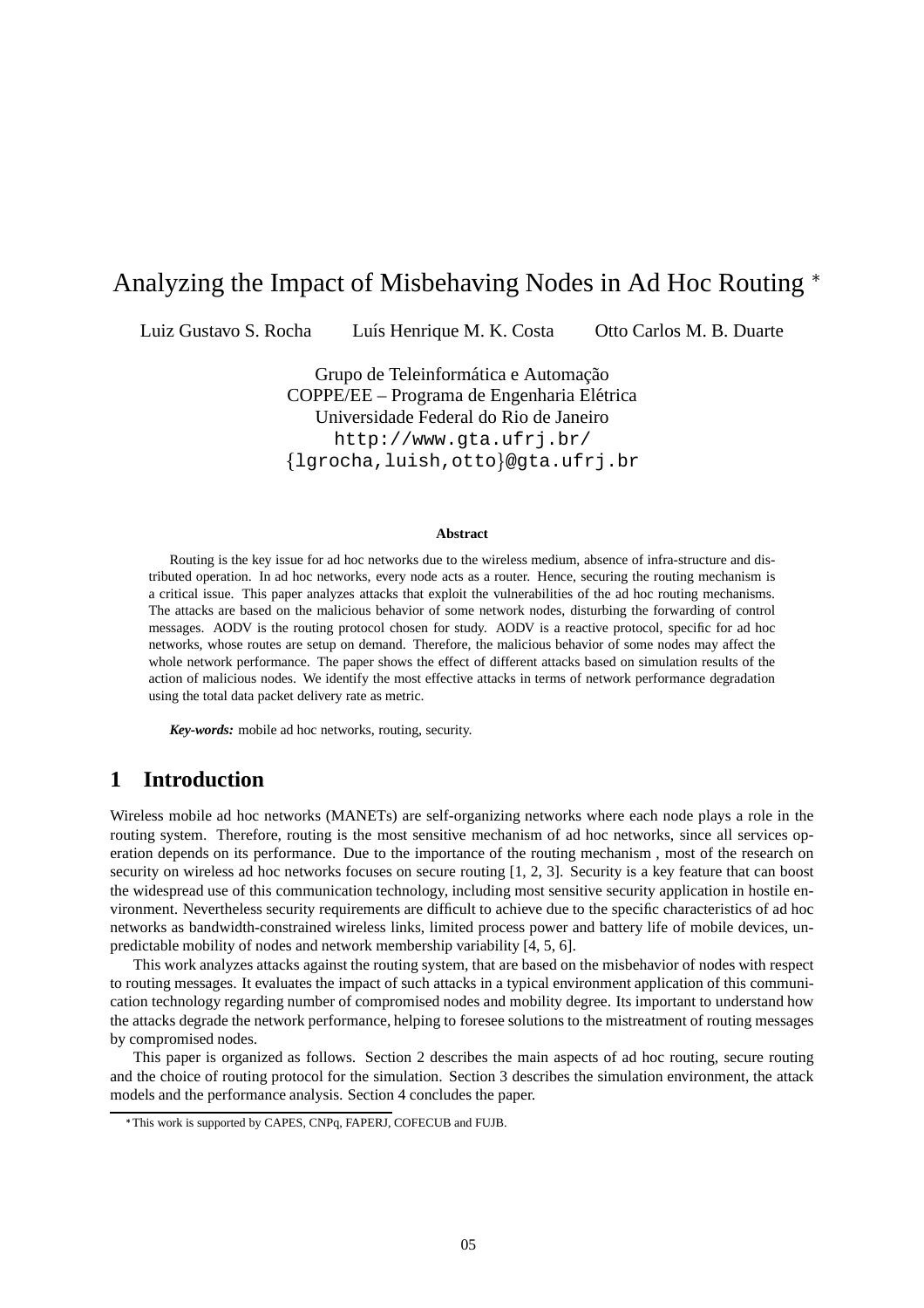## **2 Ad hoc Routing**

Routing is the mechanism responsible for keeping the network connectivity. Ad hoc routing protocols have to cope with the special requirements of the wireless medium, node mobility and structureless networks. In such networks, every node act as a router, and the routing management and operation are completely distributed [7].

With respect to the routing operation model we are interested in two categories of protocols, the *table-driven* protocols and, mainly, the *on-demand* protocols [8].

The table-driven model maintains tables in each node with updated routing information to every other node in the network, it operates pro-actively. To keep a consistent network view, messages are periodically propagated throughout the network. This avoids errors from changes in the network topology [7, 8]. This is the routing model used in conventional wired networks, which was adapted to the wireless networks.

The flip-side approach, on-demand, also known as source-initiated model, creates routes only when they are needed. The route discovery process is initiated when a source node requests a route to a destination node. A maintenance procedure keeps the established route until either it is no longer needed or the destination becomes unreachable [7, 8].

Both routing protocol models have to provide connectivity with the lowest overhead and bandwidth consumption possible, and to forward packets efficiently to support delay sensitive applications.

The on-demand approach, also know as reactive, is the type of routing protocol specially designed for the wireless mobile ad hoc networks. Therefore, it is important to investigate the behavior of reactive routing protocols under attacks.

The routing protocol selected for study is AODV (Ad Hoc On-Demand Distance Vector) [8]. AODV is a source-initiated routing protocol chosen for its widespread use and presence in several other studies [2, 3, 9]. Currently, AODV is under standardization [10] in the MANET (Mobile Ad hoc NETwork) working group of the IETF (Internet Engineering Task Force). Section 2.2 gives more details about the AODV protocol.

#### **2.1 Secure Routing**

Mobile ad hoc networks are more prone to security threats than conventional hardwired networks due to its kind of operation. The security mechanisms and the basic operation mechanisms may have vulnerabilities. Eavesdropping, spoofing, tunneling, man-in-the-middle, and denial-of-service attacks must be carefully considered for new security implementations, specially given the wireless nature of MANETs. Routing is a vulnerable point of the basic operation mechanisms because if routing is misdirected the entire network can be paralyzed. Thus, secure operation of the routing protocol plays an important role for MANETs, envisioning operation in an open, collaborative, and harsh environment [2, 7].

Attacks against the network basically aim the discovery of previously inaccessible information and the denial of network services. Such attacks can be categorized into *passive* and *active*, depending on the behavior of the compromised node, and into *internal* and *external*, depending on the membership of the compromised node [5]. Active attacks generate traffic in the targeted network, whereas passive attacks do not. Internal attacks are generated by nodes inside the network and external attacks by nodes outside it. Passive external attacks do not disrupt the network operation, but attempt to listen the network traffic, including routing traffic, to obtain some valuable information. This kind of attack is difficult to detect, because the listener device is not a network member node. The most severe of the attacks is the internal active one, where a hijacked node carries through an attack classified as protected, since it is an authenticated/authorized node of the network. It is also possible that compromised nodes operate in group. They can insert, modify and delete messages, including the routing messages [1, 2].

The threat of denial of service or performance degradation based on the mistreatment of routing messages is an internal passive attack and constitutes a notable vulnerability in a distributed system, such as ad hoc networks. This mistreatment of routing messages can be originated in unintentional erroneous operation [2] or in malicious actions of network elements [4, 6].

The basic ideas of security mechanisms for ad hoc networks descend from the traditional approach of the security problems of conventional communication networks. Therefore, ideas like authentication protocols, redundant transmission, digital signatures and cryptography keys still play an important role [3, 11].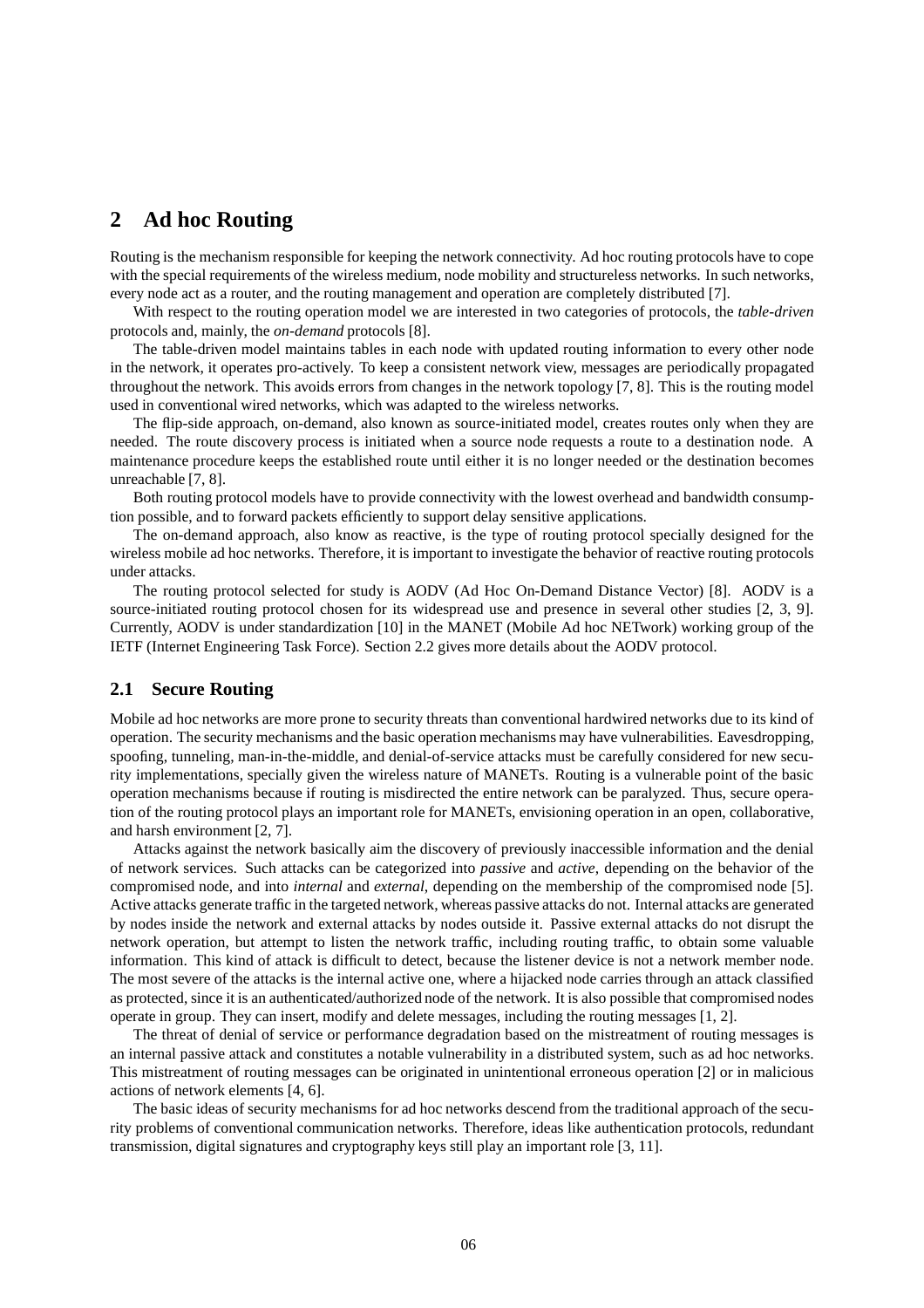#### **2.2 AODV Routing Protocol**

The Ad hoc On-demand Distance Vector (AODV) [10] routing protocol is an improvement on the Destination-Sequenced Distance Vector (DSDV) [12] routing protocol. AODV creates routes on demand, trying to minimize the number of control messages. Given that nodesthat are not in the selected path do not maintain routing informations or exchange routing table informations, and that the process is source initiated, AODV is classified as a *pure* ondemand routing protocol (except when using *hello* messages).

The path discovery process starts when a source node desires to send a message to a destination node and does not have a valid route. The source node broadcasts a *route request packet* (RREQ) to its neighbor nodes, which then forward the request to their neighbor nodes, and so on. The process continues until either the destination node, or an intermediate node with an updated (fresh enough) route to the destination, is reached by this request. Then, the node responds with an unicast *route reply packet* (RREP) back to the neighbor from which it first received the RREQ. The AODV protocol only supports symmetric links. The reply packets are routed back along the reverse path established by the request packets. The reply packets that travel along the intermediate nodes setup forwarding entries in the routing tables. These table entries point to the node from which the RREP was received. There is a timer associated with each route entry. The entries expire if not used by data packets. Destination sequence numbers are used by AODV to ensure loop-free routes and up to date routing information.

With the mobility and radio interferences, links in the network can go down and a route repair procedure may be necessary. If a node moves out of the radio range of its neighbor, the upstream neighbor propagates a link failure notification (*routing error packet* - RERR) to each of its upstream neighbors to inform the failure of part of the route. The failure notification is propagated until the source node is reached. When the source node is reached by the routing error packet it initiates a new path discovery process.

Connectivity information can be obtained using *hello* messages. Hello messages are routing reply packets with TTL 1, which are periodically broadcasted by a node to inform its existence to its neighbors. The use of hello is part of the protocol specification, but it can be suppressed if the MAC layer provides this functionality. More details about the AODV routing protocol can be found in [3], [9], [8] , and [10].

### **3 Performance Evaluation of Security**

#### **3.1 Modeling and Simulation**

The attacks against ad hoc routing can be implemented simply by the malicious behavior of nodes in relation to the routing messages and have the objective to degrade, or even to avoid, the delivery of data packets. The attack is based on the non-collaborative action of malicious nodes with respect to AODV messages. To simulate such behavior new routing agents were created based on the modification of the original AODV routing agents. These new agents have special characteristics in relation to each one of the three types of AODV routing messages.

The attack against *route error* messages (ERR attack) is implemented by the MAL-ERR agent. The agent identifies the reception of RERR packets and do not transmit these packets to predecessor nodes. The mistreatment of received *route reply* messages is implemented by the MAL-REP agent (REP attack). The REP attack prevents the transmission of RREP packets that use the node as route. Nevertheless, in case of reception, the node uses the information of these packets for proper benefit, updating its routes. The attack against *route request* messages (REQ attack) is accomplished by the MAL-REQ agent, which does not propagate and answer route requests, only in behalf of itself, thus acting non-collaboratively also.

The REQ, REP and ERR attacks are executed separately. In each simulation a certain number of nodes is created with one of the modified agents. The objective is to evaluate the effectiveness of the attacks regarding the number of malicious nodes and the degree of node mobility. The metric used is the total delivery rate of data packets in the network. This metric measures the effectiveness of the implemented attacks.

We used the *ns-2* [13] simulator version 2.1b9a together with the extension of mobility and multihop wireless networks developed by the Monarch Project [14]. This extension to *ns-2* models the IEEE 802.11 standard, implementing physical, medium access control and data link layers and the DCF (Distributed Coordination Function)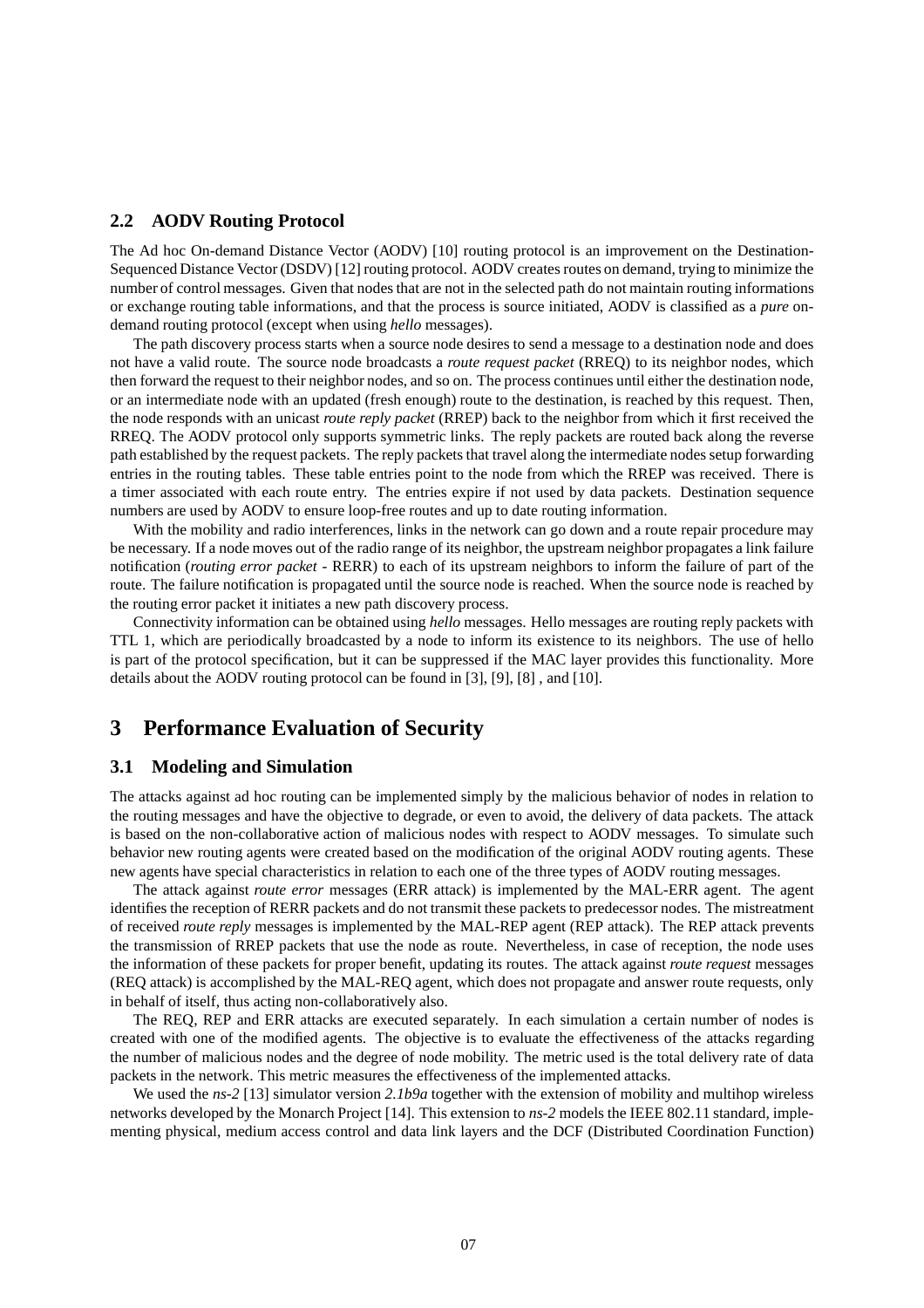operation. It also implements the AODV routing protocol, among others, and provides tools for mobility scenarios and traffic pattern generation.

Our simulation scenario uses a network composed by 60 mobile nodes. The model of mobility is *random waypoint* [14]. Nodes move on a rectangular area of 1200m x 500m with maximum speed of 20m/s and varying pause time. The total simulation time is 600s. The radio range of the devices is 250m. The traffic is CBR (Constant Bit Rate) formed by 512 bytes packets with 4 packets per second rate. The number of source/destination pairs is 30. The network operates at 11Mb/s. This scenario is similar to the one used in [9] for comparison of routing performance.

#### **3.2 Results and Analysis**

There are three graphs (Figures 1, 2, and 3) that present the results of simulations for different mobility conditions. Each of them presents three curves referring to the three types of attack (REQ, REP and ERR). The abscissas axis (x) is the percentage of compromised nodes in the attack, the ordinate axis (y) is the percentage of delivered data packets. Each mobility scenario has a different pause time (0, 300 and 600 seconds) and the total simulation time is 600s. A confidence interval of 95% was used for the accomplishment of the simulations and it is represented by vertical error bars in the graphs.

The first general remark is that the mobility degree changes the behavior of the three attacks comparing the three graphs. The first point of the curves  $(x = 0)$  corresponds to the situation where there are no malicious nodes and therefore no attacks. Thus, all curves in the three graphs coincide, as expected. The value of these points, around 99% of packet delivery, indicates a very low network load. Links operate at the nominal rate of 11Mb/s and the traffic of useful data consumes only 16Kb/s for each source node and 500Kb/s for the maximum load of the whole network.

In a high mobility scenario, the connectivity between nodes has a lot of variation. It means that source and destination are sometimes in direct contact (one hop) and are sometimes connected by multiple hops. This environment demands more effort of the routing mechanism. The routing protocol must execute several procedures of route discovery and route maintenance. The high mobility environment is represented in the Figure 1. Observe that the ERR attack is very harmful, being able to lower the delivery rate down to 60%. This is due to the huge number of route errors that occur in an environment of high mobility. With the ERR attack, the RERR messages may not arrive at the source nodes. The REP attack is harmless because the high mobility environment leads to intense route variation, then, anyway, a RREP packet installs routes that will not be valid for a long time. The REQ attack starts to be effective when more than 70% of nodes are compromised and block the propagation of route requests. With fewer malicious nodes in action the scenario of high mobility reduces the influence of these nodes due to the possibilities of establishing routes by safe nodes. If more than 80% of the nodes are compromised in this attack, the establishment of multihop routes becomes very difficult. Only the destination nodes that are in the direct reach of sources nodes (corresponding one hop routes) remain connected. This leads to the delivery rates as low as 35%.

In an environment without mobility (represented in the Figure 3), everything depends on initial position of the nodes in each simulation scenario. As there is no movement, the influence of an ERR attack is null because of the absence of route failure notifications. A given node will always be in the range of some nodes and it will never be reachable by other nodes. The network connectivity does not change. As a consequence, the multihop routes are not modified during the simulation. Only when more than 50% of the network nodes are compromised in the attack, it is possible to observe an influence of the REP and REQ attacks. When more than the half of nodes is compromised, the effectiveness of the REQ attack is larger than the REP attack. The REQ attack can low the delivery rate down to 20%. In this situation the establishment of routes is difficult due to the behavior of more than the half of the network with respect to route requests and to the static state of nodes during all simulation time. In the REP attack the worst situation leads to 80% of delivery rate, because there is a probability that source and destination are directly reachable. Therefore, with exactly 100% of malicious nodes, routes with only one hop are not affected by the attack, explaining its low effectiveness.

Note that the curves in Figure 2 are a transition from Figure 1 to 3. It corresponds to an environment where, in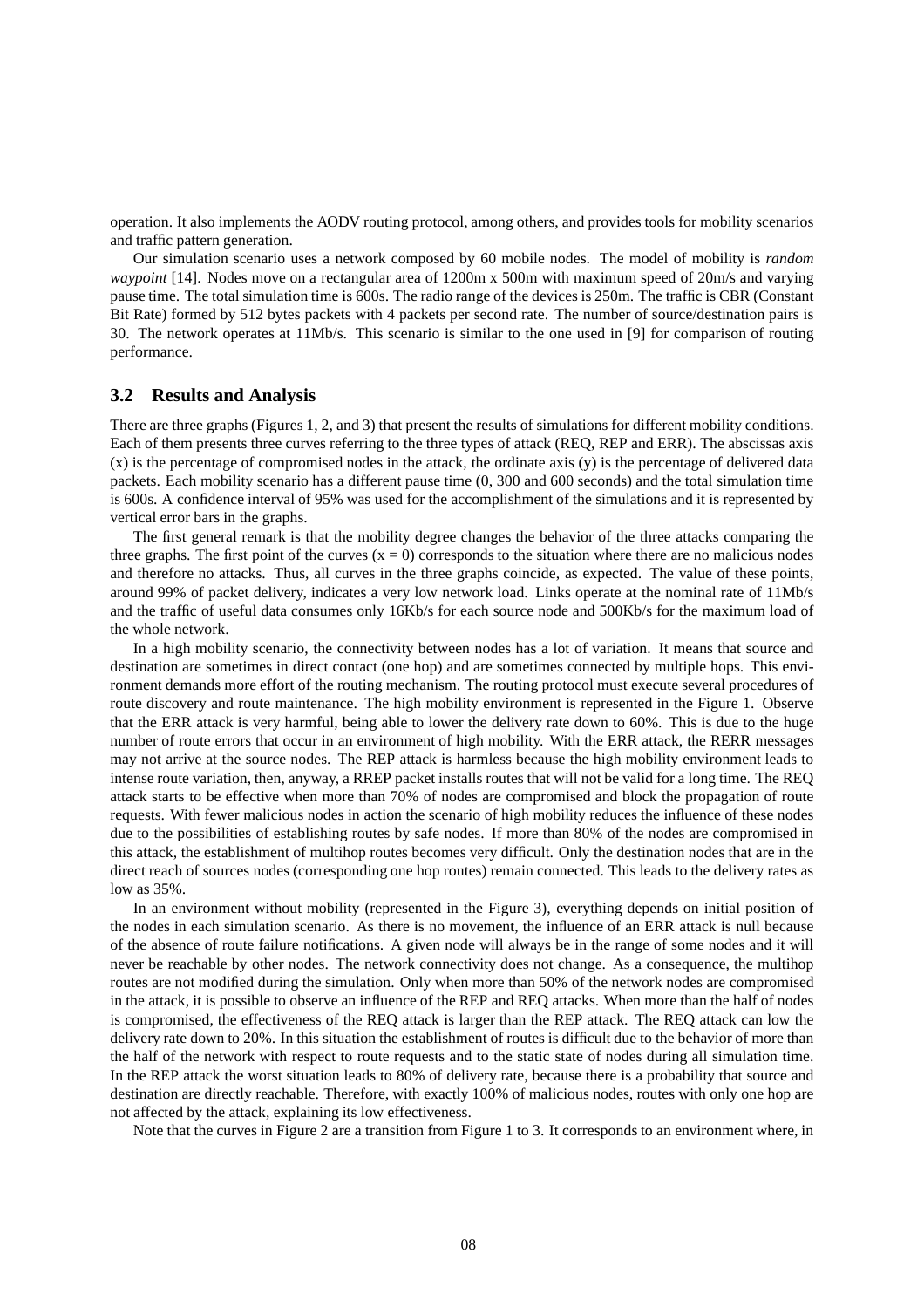

Figure 1: Performance degradation due to the attacks against routing, without pause time.



Figure 2: Performance degradation due to the attacks against routing, pause time 300s.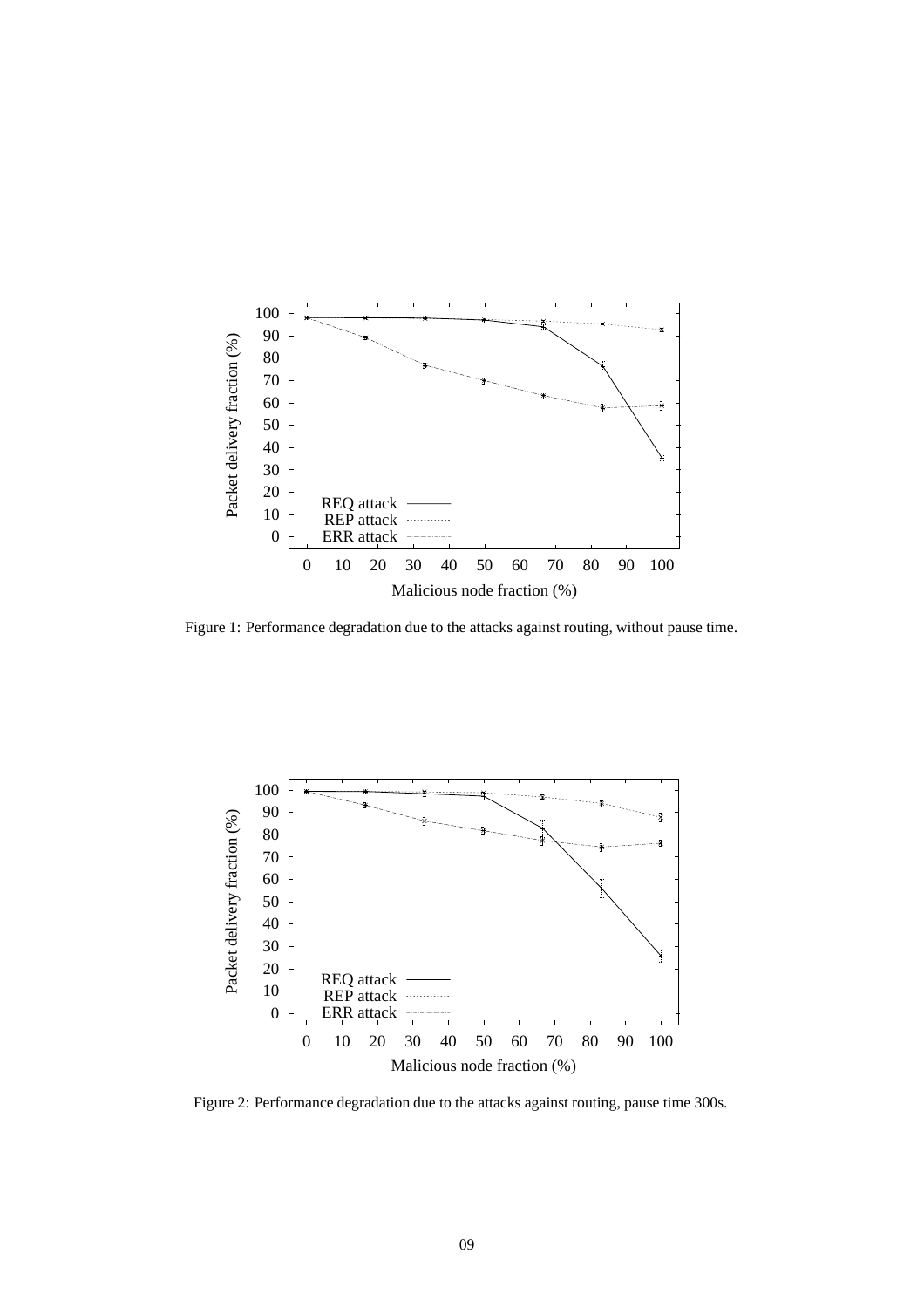

Figure 3: Performance degradation due to the attacks against routing, without movement.

average, nodes move during half of the simulation time and in the other half of the time they are static. This figure confirms the results in the extremities conditions, i.e. total mobility and no mobility.

In summary, the attack to the reply messages (REP) is the less sensitive to variations in the network mobility degree. The most sensitive attack to these variations is the error message (ERR) one. The most sensitive attack regarding the number of malicious nodes is the attack against the request messages (REQ), and the less sensitive is the attacks to the replies (REP). Thus, in an application environment of intense mobility the attack against the error messages is the most effective. On the other hand, in an environment of low mobility degree the attack against the route request is the most effective. Regarding the density of nodes involved in the attack, in all cases, the larger is the amount of compromised nodes, the more efficient is the attack.

The routing mechanism, operating with the AODV protocol, demands a assistant mechanism to prevent the misbehaving nodes from degrading the network performance, specially the mistreatment of the route error messages in a high mobility environment and of route request messages in a low mobility environment. This assistant mechanism could use ideas, such as the *watchdog* and the *pathrater* mechanisms, exposed in [1] and adapt the proposed mechanisms to the AODV protocol operation. The version of the AODV proposed in [3] incorporates security enhancements but do not solve this routing security flaw. These enhancements are based on digital certification and cryptography and does not address non-collaborative node behavior. To mitigate this significant vulnerability the routing assistant mechanism must first identify these misbehaving nodes and afterwards help the AODV protocol to avoid these nodes. Even if the routing overhead can increase with this assistant mechanism, the network goodput should increase in the eventuality of attacks.

## **4 Conclusion**

The ad hoc networks constitute an area of great challenges when it refers to the security aspects. The basic mechanisms of network operation still present vulnerabilities in its current implementations. In special, the routing mechanism deserves more attention from the research community due to the possibilities of attacks that it offers, as an example, a DoS (Denial of Service attack). Such attacks aim to avoid or to degrade the network operation through the malicious and non-cooperative actions of some nodes. The targets of these actions are the routing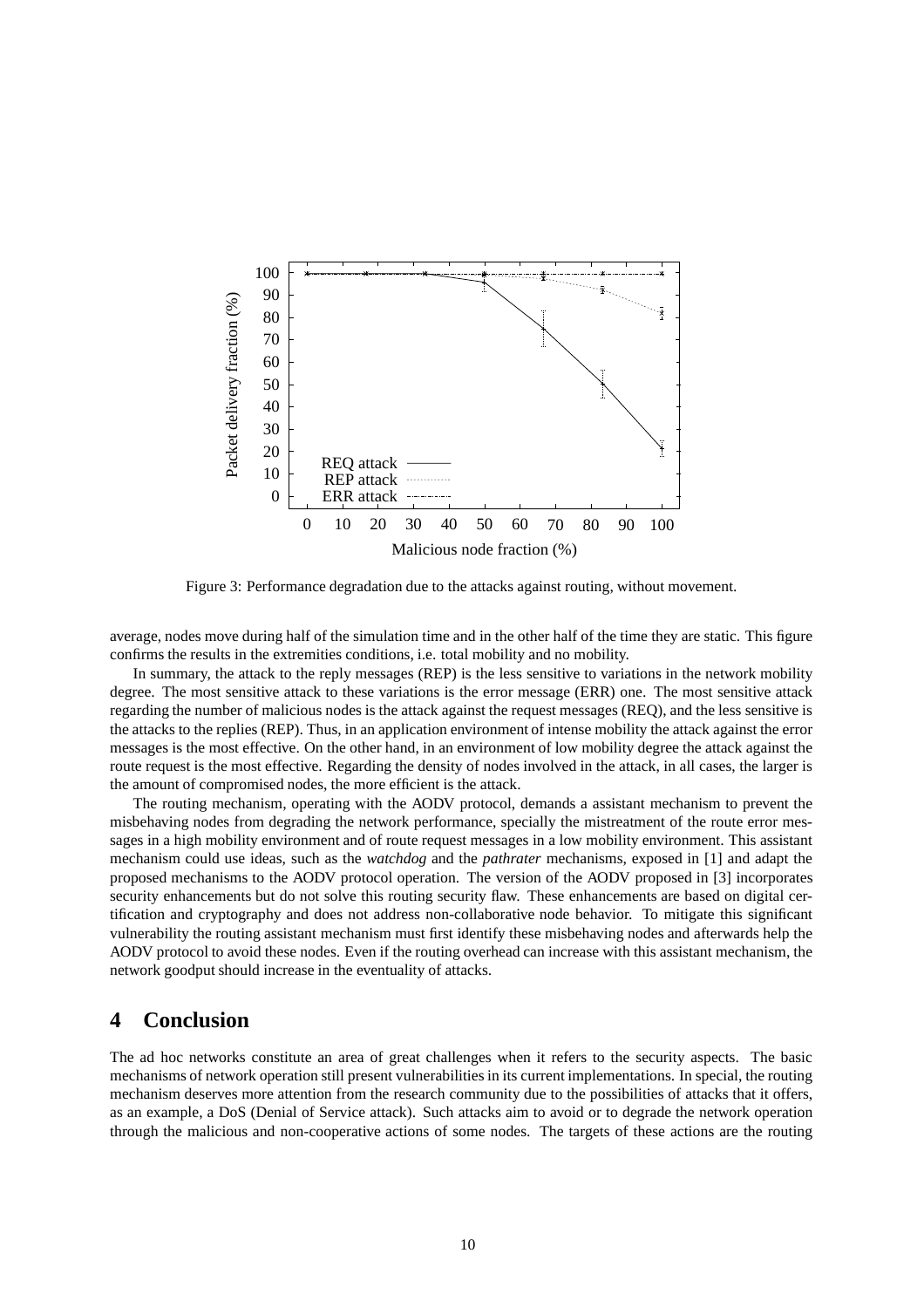control messages exchanged between all nodes in an ad hoc network.

In this paper we evaluated the impact of the malicious action of compromised nodes in an ad hoc network based on the study of the AODV routing protocol. The metric used was the total data packet delivery rate, which variated in function of the mobility, the type of attack, and the density of compromised nodes.

The results obtained point the necessity of mechanisms capable of avoiding or mitigating the non-cooperative behavior of nodes. The effectiveness of the different attacks vary in function of the mobility degree and the density of nodes compromised in the attack. Therefore, certain types of messages must have protection priority. For each environment a type of attack is more harmful. The routing error messages must receive immunization priority in scenarios of high mobility degree, although in scenarios with low mobility degree the route request messages must be prioritized against mistreatment.

Together with the routing protocol, an additional security mechanism must operate to help the main routing mechanism to identify and avoid the compromised nodes. The current security enhancements of the AODV protocol, based on digital certification and cryptography, do not address this type of threat. The trade-off between the overhead of routing control messages and the goodput of the network must be investigated to foresee the best operation point.

Our future work will consider an inquiry of other types of attacks and mechanisms capable to protect against such attacks. Such mechanisms must be compatible with the restrictions imposed by ad hoc networks, specially the scarce bandwidth and energy of the mobile devices, and still do not harm the network performance.

### **References**

- [1] S. Marti, T. J. Giuli, K. Lai, and M. Baker, "Mitigating routing misbehavior in mobile ad hoc networks," in *ACM International Conference on Mobile Computing and Networking - MobiCom*, 2000.
- [2] H. Deng, W. Li, and D. P. Agrawal, "Routing security in wireless ad hoc networks," *IEEE Communications Magazine*, vol. 40, no. 10, pp. 70–75, Oct. 2002.
- [3] M. G. Zapata, *Secure Ad Hoc On-Demand Distance Vector (SAODV) Routing*, Aug. 2001, IETF MANET Mailing List - draft-guerrero-manet-saodv-00.txt.
- [4] J. Hubaux, L. Buttyan, and S. Capkun, "The quest for security in mobile ad hoc networks," in *ACM International Symposium on Mobile Ad Hoc Networking and Computing - MobiHoc*, 2001.
- [5] V. Karpijoki, "Security in ad hoc networks," Department of Computer Science, Helsinki University of Technology, Tech. Rep., 2001.
- [6] A. Vanhala, "Security in ad hoc networks," Department of Computer Science, University of Helsinki, Tech. Rep., 2000.
- [7] S. Corson and J. Macker, *Mobile Ad hoc Networking (MANET) - Routing Protocol Performance Issues and Evaluation Considerations*, Jan. 1999, http://www.ietf.org/rfc/rfc2501.txt.
- [8] E. M. Royer and C. Toh, "A review of current routing protocols for ad hoc mobile wireless networks," *IEEE Personal Communications*, vol. 6, no. 2, pp. 46–55, Apr. 1999.
- [9] C. E. Perkins, E. M. Royer, S. R. Das, and M. K. Marina, "Performance comparison of two on-demand routing protocols for ad hoc networks," *IEEE Personal Communications*, vol. 8, no. 1, pp. 16–28, Feb. 2001.
- [10] C. E. Perkins, E. M. Belding-Royer, and S. R. Das, *Ad Hoc On-Demand Distance Vector (AODV) Routing*, Feb. 2003, http://www.ietf.org/internet-drafts/draft-ietf-manet-aodv-13.txt.
- [11] Z. J. Haas and L. Zhou, "Securing ad hoc networks," *IEEE Network Magazine*, vol. 13, no. 6, pp. 24–30, Nov./Dec. 1999.